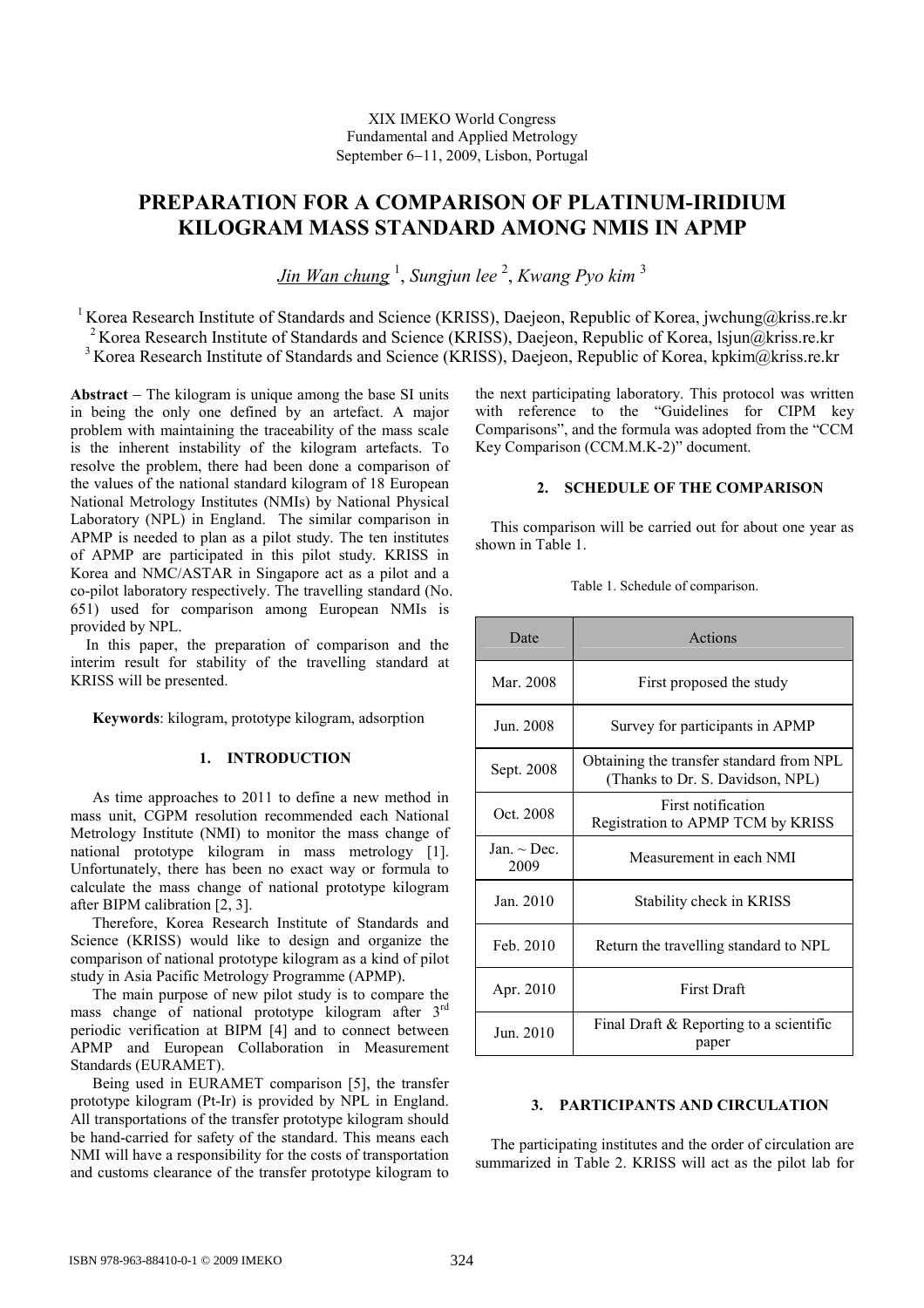this comparison. Additionally, the NMC/ASTAR in Singapore will act as the co-pilot lab for this comparison.

# 4. MASS STANDARD

As it mentioned, one platinum-iridium kilogram is used as the travelling mass standard for this comparison; this had the designation 651. Kilogram 651 is an underweight copy produced in 1979 and calibrated and supplied to the NPL in 1982. KRISS platinum-iridium kilogram No. 72 is used as a reference standard against which to monitor the stability of the travelling standard [6]. The stability of the transfer and reference standard has been monitored over periods of 3 months before the start of the comparison.

Table 2. List of participating institutes and circulation order of the travelling standard.

| Order          | <b>Nation</b> | Institute             | Received date |
|----------------|---------------|-----------------------|---------------|
| 1              | Korea         | <b>KRISS</b>          |               |
| $\overline{2}$ | Australia     | <b>NMIA</b>           | 14-Jan-09     |
| 3              | India         | <b>NPLi</b>           | 24-Feb-09     |
| 4              | Taiwan        | <b>ITRI/CMS</b>       | $01-Apr-09$   |
| 5              | Japan         | <b>AIST</b><br>/ NMIJ | 01-May-09     |
| 6              | Korea         | <b>KRISS</b>          | 15-Jun-09     |
| 7              | Hong Kong     | <b>SLC</b>            | 15-Jul-09     |
| 8              | Thailand      | <b>NIMT</b>           | 15-Aug-09     |
| 9              | China         | <b>NIM</b>            | 15-Sep-09     |
| 10             | Indonesia     | KIM-LIPI              | $01-Nov-09$   |
| 11             | Singapore     | <b>NMC</b><br>/ASTAR  | 01-Dec-09     |
| 12             | Korea         | <b>KRISS</b>          | $01$ -Jan-10  |

# 5. GENERAL INFORMATION [7]

#### 5.1. Weight transportation

As described in the protocol and the announcements, the Pt-Ir travelling standard must be hand carried between participants and arrived no later than the transportation period stated in Table 2. It is the responsibility of each participant to arrange the transportation of the standard to the next participating laboratory.

The container housing the Pt-Ir kilogram as shown Fig. 1 is predominantly made of glass, allowing easy viewing of the weight for inspection by the customs. An explanatory letter, describing the standard and stating the purpose of the transportation will be provided by the pilot laboratory.



Fig. 4. The Photograph of travelling standard (No. 651).

A written record of any disturbance to the Pt-Ir kilogram standard during transportation or transit must be kept and the pilot laboratory (KRISS) must be notified immediately.

#### 5.2. Handling the transfer standard

The transfer standard should be handled carefully and only with the appropriate tools. When it is not in use, the standard should be kept in its travelling container or in a suitable clean environment protected from dust, drafts and vapour. The standard may be dusted with a soft clean brush but it must not be cleaned in any other way.

Details of the procedure for removing the platinumiridium kilogram from its travelling enclosure are given in a document that will be accompanying the weight. The weight should only be handled with the tongs (covered with chamois leather) provided in a prototype of kilogram in each NMI.

#### 5.3. Visual inspection

On arrival at the participating laboratory, a visual inspection of all the surfaces of the Pt-Ir shall be made. The results of initial inspection shall be recorded in the arrival recording sheet. The results of the visual inspection should be reported to the pilot laboratory as soon as possible. In addition, an final inspection of the weight shall also be carried out immediately before the weight leaves the participating laboratory. A record of this final inspection shall be made using the departure recording. The records of the initial and final inspection shall be reported to the pilot laboratory immediately before transportation to the next laboratory.

## 5.4. Measurement of the standard

Each participating laboratory should determine the (true) mass value of the standard according to their normal calibration procedure. An appropriate time should be allowed for the stabilisation of the weight following transportation. For the application of buoyancy corrections air density should be determined using the CIPM-2007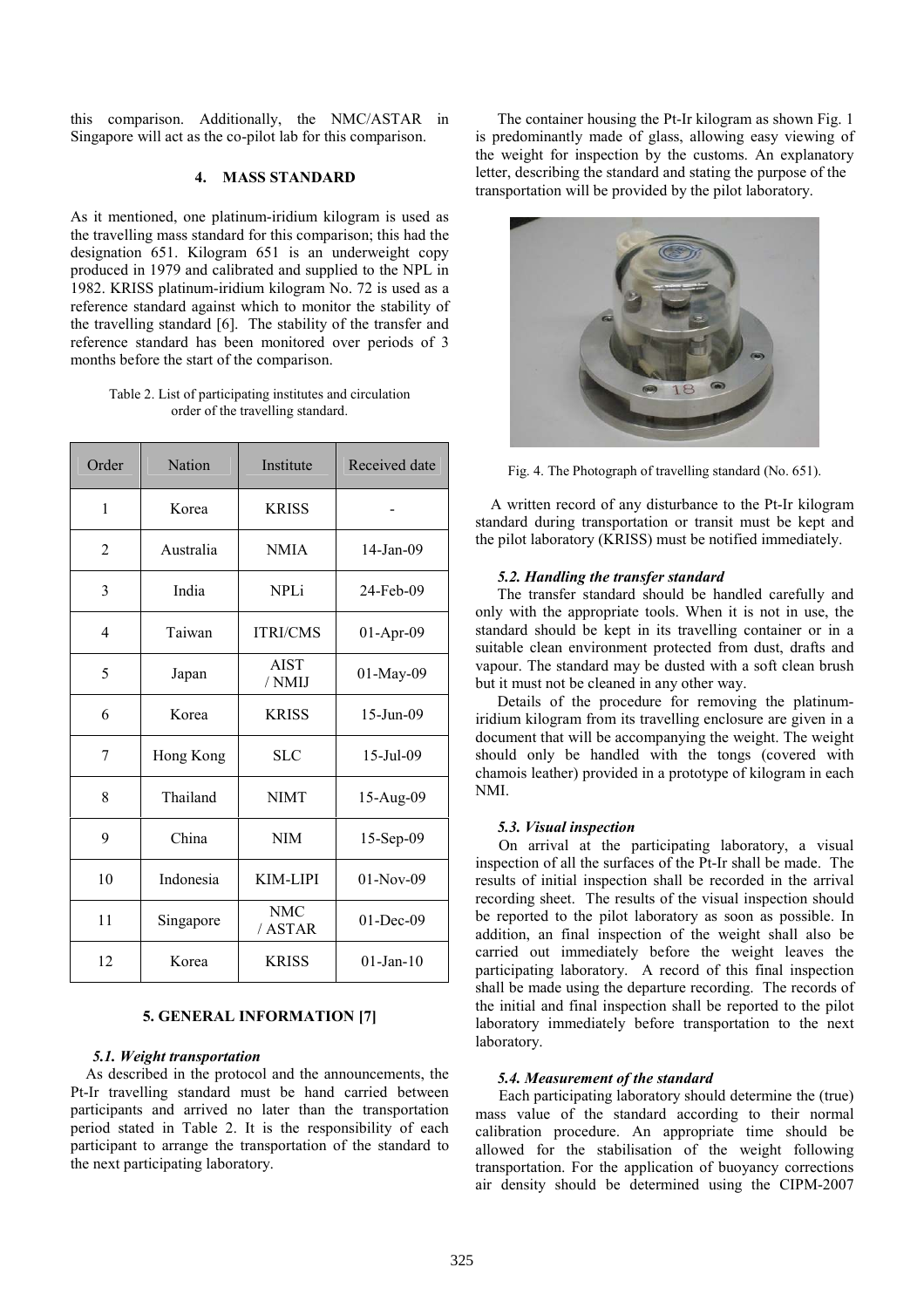formula [8]. Volume for the transfer standard together with uncertainty is given on the result sheet.

#### 5.5. Reporting of result and uncertainty

Forms for the recording of measurement result, uncertainty, traceability, data for ambient conditions and instruments used have been provided by the pilot laboratory and circulated via e-mail. Hard copies of these forms will accompany the transfer standard. Completed forms should be returned to the pilot laboratory not later than 1 month after completion of the measurement. Uncertainty should be calculated according the ISO Guide to the Expression of Uncertainty in Measurement [9].

## 6. INTERIM MEASUREMENT RESULT

The stability of travelling standard was checked for about 4 months. The photograph of No. 651 shows in Fig. 1. It is compared with prototype kilogram (No. 72) at KRISS and the interim result shows in Fig. 2. During the measurement, mass comparator has some problem which it happened unexpectedly. But No. 651 shows good stability with in uncertainty. The mass comparator  $(M_0$  one) used for measuring the apparent mass differences between kilogram prototypes has a capacity of 1001.5 g, a readability of 0.1  $\mu$ g and a standard deviation of less than 0.3 µg.



Fig. 2. Mass comparator  $(M$  One, center) and the environmental condition measurement system.

The mass comparator was installed inside an air-tight chamber. The sensors for measurement of humidity and temperature are installed inside the mass comparator window, and two pressure gauges and one  $CO<sub>2</sub>$  analyzer are connected to the air-tight chamber through Teflon tube (see Fig. 2). The uncertainty( $k=1$ ) sources are the 0.6 %RH (Vaisala HMI38, div. 0.1 %RH) for the humidity, the 2 mK (ASL F700, div. 1 mK) for temperature, the 2.0 Pa (Paroscientific 745-16B, div. 0.1 Pa) for pressure, and  $5\times10^{-1}$ 5 (Horiba 2000, div.  $10^{-6}$ ) for  $CO_2$  concentration in mole fraction.

Fig. 3 shows travelling standard and KRISS prototype kilogram on automatic weight exchanger of mass comparator.

In the Fig. 4, the dark square and error bar represent the mass difference between No. 72 and No. 651 and the standard deviation in each measurement group.



Fig. 3. Kilogram prototypes installed on the weight handler of mass comparator.

Each measurement group consists of 6 A-B-B-A measurements.

At present, the first half circulation is going successfully as scheduled in Table 2. But trial problem was happened during transportation from NPLi India to ITRI/CMS Taiwan because some pages of ATA carnet documents were missed. So KRISS got new documents from authority and sent them to ITRI/CMS. Now travelling standard is in AIST/NMIJ, Japan.

The schedule for second half circulation is changed little bit because KIM-LIPI, Indonesia wants to take part in this pilot study during circulation. Table 2 shows the revised schedule.



Fig. 4. Interim result for stability check of travelling standard.

# 7. CONCLUSION

KRISS is preparing for comparison of national prototype kilogram among 10 NMIs in APMP. Protocol and schedule of comparison was completed. The interim result of stability